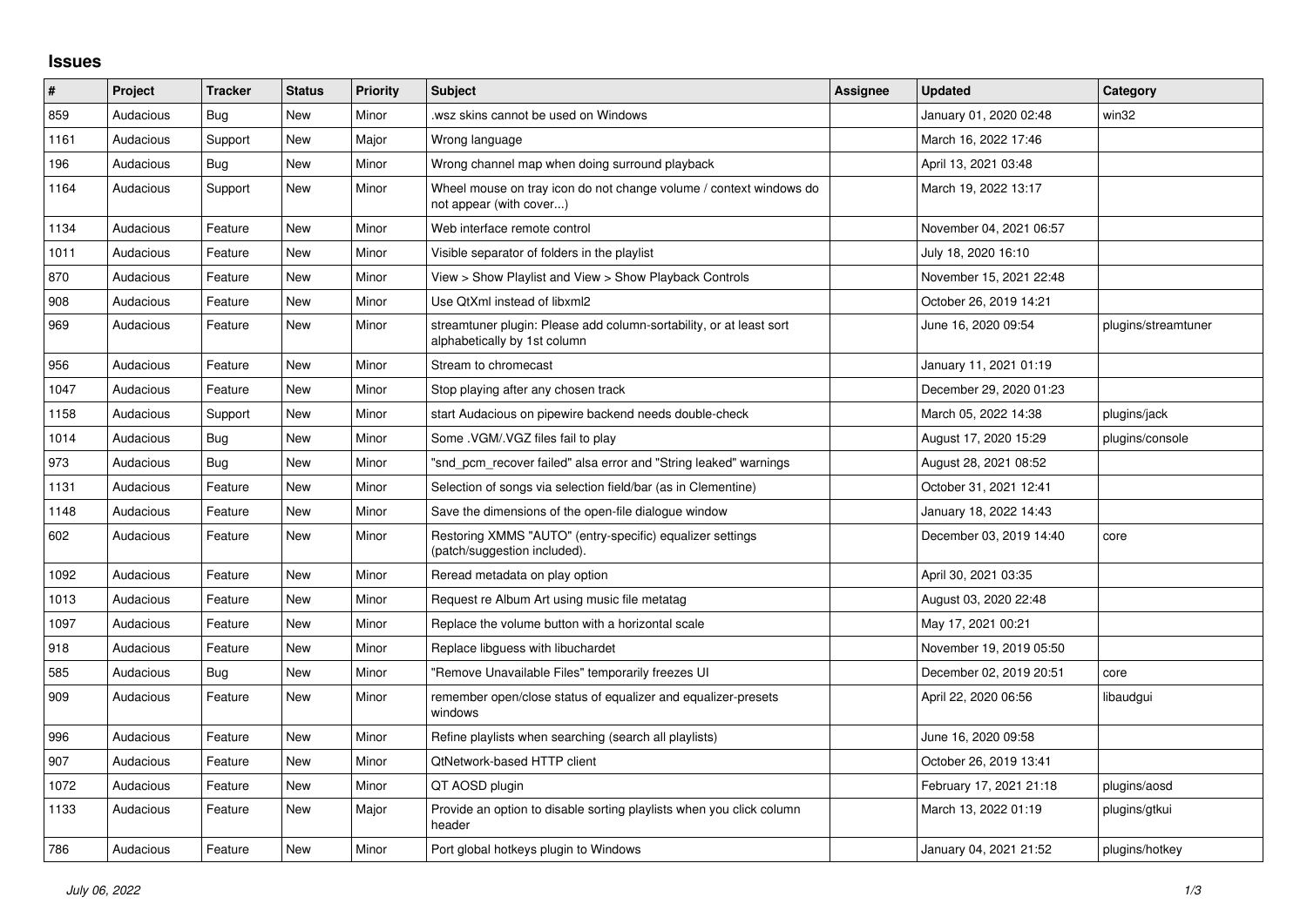| $\vert$ # | Project   | <b>Tracker</b> | <b>Status</b> | <b>Priority</b> | <b>Subject</b>                                                                                                                            | <b>Assignee</b> | <b>Updated</b>           | Category           |
|-----------|-----------|----------------|---------------|-----------------|-------------------------------------------------------------------------------------------------------------------------------------------|-----------------|--------------------------|--------------------|
| 1088      | Audacious | Feature        | New           | Minor           | plugin: status icon: ADD option to select tray mouse Middle Click action                                                                  |                 | April 11, 2021 12:05     | plugins/statusicon |
| 429       | Audacious | Feature        | <b>New</b>    | Minor           | Please enable scrobbling to libre.fm in Scrobbler 2.0                                                                                     |                 | September 02, 2019 10:35 | plugins/scrobbler2 |
| 877       | Audacious | Feature        | New           | Minor           | Please add save option to cue playlists (patch included)                                                                                  |                 | March 07, 2019 04:18     | plugins/cue        |
| 1101      | Audacious | Feature        | New           | Major           | Please add media shortcut keys for Windows 10                                                                                             |                 | December 03, 2021 16:31  | win32              |
| 1154      | Audacious | Support        | <b>New</b>    | Minor           | Playlist column Headers                                                                                                                   |                 | March 06, 2022 16:06     |                    |
| 913       | Audacious | Feature        | New           | Minor           | Play / create new playlist from selection                                                                                                 |                 | December 02, 2019 20:13  | plugins/qtui       |
| 1170      | Audacious | Feature        | New           | Minor           | Playback mode button                                                                                                                      |                 | April 22, 2022 16:01     |                    |
| 1048      | Audacious | Feature        | New           | Minor           | PipeWire support                                                                                                                          |                 | May 04, 2022 19:36       |                    |
| 1099      | Audacious | Feature        | New           | Minor           | Per-track ReplayGain shouldn't be enabled by default                                                                                      |                 | May 09, 2021 13:41       |                    |
| 924       | Audacious | Feature        | <b>New</b>    | Minor           | Option to replace playlist contents by drag and drop                                                                                      |                 | December 02, 2019 20:15  |                    |
| 51        | Audacious | Feature        | New           | Minor           | Option to inhibit suspend                                                                                                                 |                 | February 13, 2021 09:23  |                    |
| 1153      | Audacious | Feature        | New           | Minor           | Optional sort column for File Created/Modified date and time                                                                              |                 | February 04, 2022 16:00  | libaudgui          |
| 873       | Audacious | Feature        | New           | Minor           | Optionally make "previous track" restart current track                                                                                    |                 | June 08, 2021 22:55      |                    |
| 1160      | Audacious | Feature        | New           | Minor           | Ogg Opus support for streams                                                                                                              |                 | March 11, 2022 18:09     |                    |
| 1142      | Audacious | Feature        | <b>New</b>    | Minor           | MusicBrainz support for CD plugin                                                                                                         |                 | November 20, 2021 21:46  | plugins/cdaudio    |
| 1057      | Audacious | Feature        | New           | Minor           | Matroska (mka) chapter support                                                                                                            |                 | August 27, 2021 22:54    |                    |
| 1093      | Audacious | Feature        | New           | Minor           | Make the Song Dialog (Qt) window wider by default                                                                                         |                 | May 17, 2021 15:36       |                    |
| 993       | Audacious | <b>Bug</b>     | <b>New</b>    | Minor           | Lyrics for streamed content are written to cache but not read.                                                                            |                 | June 07, 2020 13:10      | plugins/lyricwiki  |
| 968       | Audacious | Feature        | New           | Minor           | Loop PSF files at normal loop points during repeat mode                                                                                   |                 | April 16, 2020 03:25     | plugins/psf        |
| 1151      | Audacious | Feature        | <b>New</b>    | Minor           | Load balance XSPF tracks with multiple location URIs                                                                                      |                 | January 28, 2022 19:10   |                    |
| 1071      | Audacious | Feature        | New           | Minor           | Linkage could be improved for packagers.                                                                                                  |                 | March 31, 2021 00:32     |                    |
| 1105      | Audacious | <b>Bug</b>     | <b>New</b>    | Major           | LADSPA host setting menu does not show up with Qt interface                                                                               |                 | December 24, 2021 18:14  | plugins/ladspa     |
| 1145      | Audacious | Support        | New           | Minor           | I started to code, I need m-tags support for audacious to tag files<br>witthout tags, and all I need is a (link to a) good documentation* |                 | February 25, 2022 05:01  |                    |
| 1108      | Audacious | Feature        | New           | Minor           | HTTPS support for Windows builds                                                                                                          |                 | December 27, 2021 04:45  | plugins/neon       |
| 1098      | Audacious | Feature        | New           | Minor           | Hide empty Services playlist sub-menu                                                                                                     |                 | May 10, 2021 09:25       | libaudgui          |
| 500       | Audacious | Feature        | New           | Minor           | fullscreen album art                                                                                                                      |                 | April 08, 2020 19:17     |                    |
| 1130      | Audacious | Feature        | New           | Minor           | folders for tabs in the playlist head (an enhancement suggestion, not a<br>bug)                                                           |                 | October 24, 2021 19:04   |                    |
| 1082      | Audacious | Feature        | New           | Minor           | File writer option to pad track numbers with leading zeros                                                                                |                 | March 31, 2021 00:15     | plugins/filewriter |
| 1116      | Audacious | Feature        | New           | Minor           | feature request: miniview mode with QT or GTK interace                                                                                    |                 | February 08, 2022 06:53  |                    |
| 875       | Audacious | Feature        | New           | Major           | Extended M3U support                                                                                                                      |                 | March 20, 2019 19:11     | plugins/m3u        |
| 1067      | Audacious | Feature        | New           | Minor           | Equalizer adjustments are coarse.                                                                                                         |                 | February 11, 2021 10:09  |                    |
| 955       | Audacious | Feature        | New           | Minor           | Enqueue option                                                                                                                            |                 | April 09, 2020 03:54     |                    |